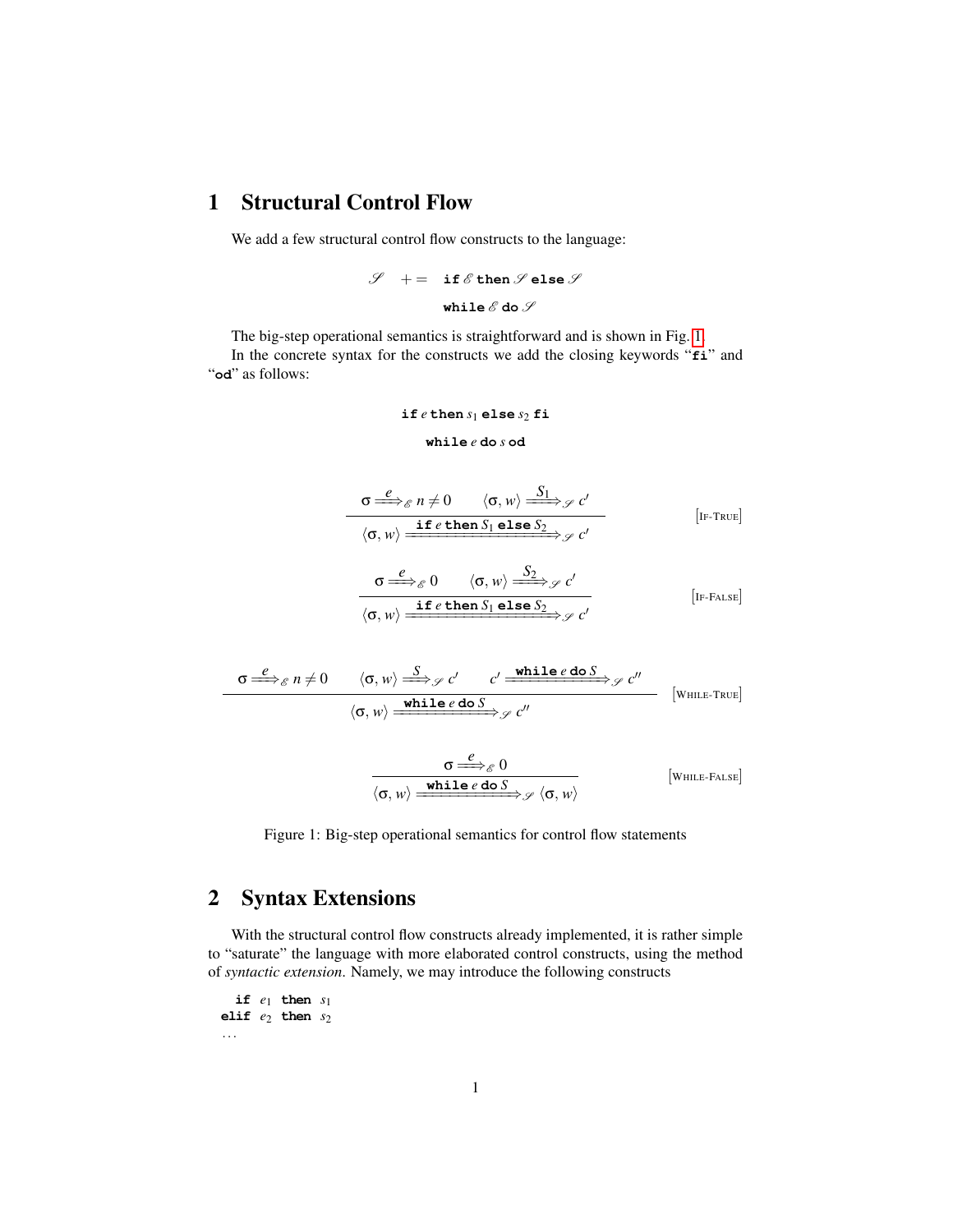```
elif ek then sk
[ else sk+1 ]
  fi
 and
  for s1 , e , s2 do s3 od
```
only at the syntactic level, directly parsing these constructs into the original abstract syntax tree, using the following conversions:

```
if e1 then s1
elif e2 then s2
...
elif ek then sk
else sk+1
fi
                       \rightsquigarrowif e1 then s1
                                else if e2 then s2
                                 ...
                                else if e_k then s_kelse sk+1
                                      fi
                                      ...
                                      fi
  if e1 then s1
elif e2 then s2
...
elif ek then sk
fi
                       \rightsquigarrowif e1 then s1
                                else if e2 then s2
                                 ...
                                else if e_k then s_kelse skip
                                      fi
                                      ...
                                      fi
for s_1, e, s_2 do s_3 od \sim s_1;
                                              while e do
                                                s3 ;
                                                s2
                                              od
```
The advantage of syntax extension method is that it makes it possible to add certain constructs with almost zero cost — indeed, no steps have to be made in order to implement the extended constructs (besides parsing). Note, the semantics of extended constructs is provided for free as well (which is not always desirable). Another potential problem with syntax extensions is that they can easily provide unreasonable results. For example, one may be tempted to implement a post-condition loop using syntax extension: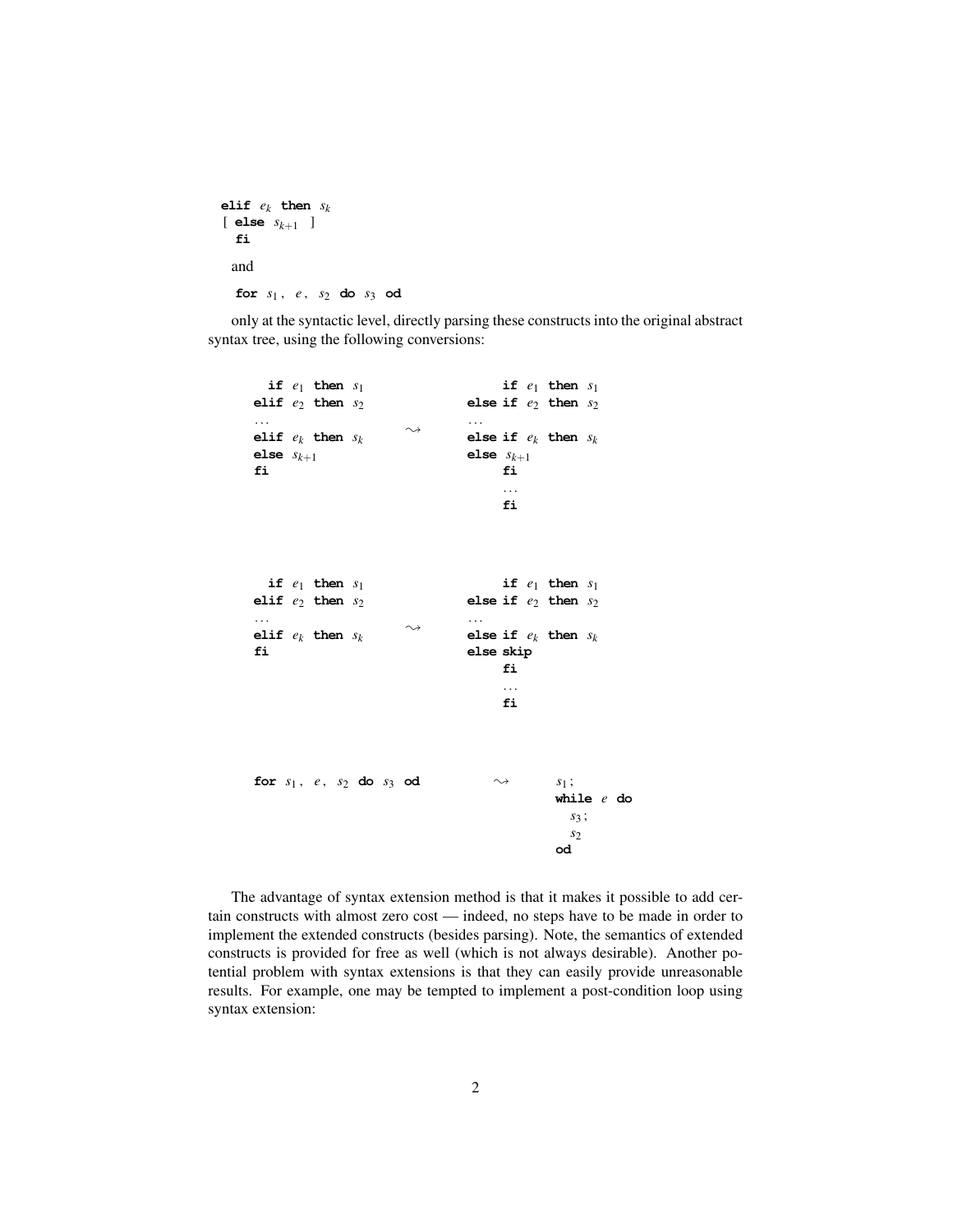```
do s while e od \sim s;
                            while e == 0 dos
                            od
```
However, for nested **do**−**while** constructs the size of extended program is exponential w.r.t. the nesting depth, which makes the whole idea unreasonable.

### 3 Extended Stack Machine

In order to compile a language with structural control flow constructs into a program for the stack machine the latter has to be extended. First, we introduce a set of label names

$$
\mathcal{L} = \{l_1, l_2, \dots\}
$$

Then, we add three extra control flow instructions:

$$
\mathcal{J} + = \text{LABEL } \mathcal{L}
$$
  
\n
$$
\text{JMP } \mathcal{L}
$$
  
\n
$$
\text{CJMP}_x \mathcal{L}, \text{ where } x \in \{nz, z\}
$$

In order to give the semantics to these instructions, we need to extend the syntactic form of rules, used in the description of big-step operational smeantics. Instead of the rules in the form

$$
\frac{c \stackrel{p}{\Longrightarrow}_{\mathscr{S} M} c'}{c' \stackrel{p'}{\Longrightarrow}_{\mathscr{S} M} c''}
$$

we use the following form

$$
\frac{\Gamma' \vdash c \stackrel{p}{\Longrightarrow}_{\mathcal{S} \mathcal{M}} c'}{\Gamma \vdash c' \stackrel{p'}{\Longrightarrow}_{\mathcal{S} \mathcal{M}} c''}
$$

where  $\Gamma, \Gamma'$  — *environments*. The structure of environments can be different in different cases; for now environment is just a program. Informally, the semantics of control flow instructions can not be described in terms of just a current instruction and current configuration — we need to take the whole program into account. Thus, the enclosing program is used as an environment.

Additionally, for a program P and a label *l* we define a subprogram  $P[l]$ , such that *P* is uniquely represented as  $p'$  [LABEL *l*] $P[l]$ . In other words  $P[l]$  is a unique suffix of *P*, immediately following the label *l* (if there are multiple (or no) occurrences of label *l* in *P*, then  $P[l]$  is undefined).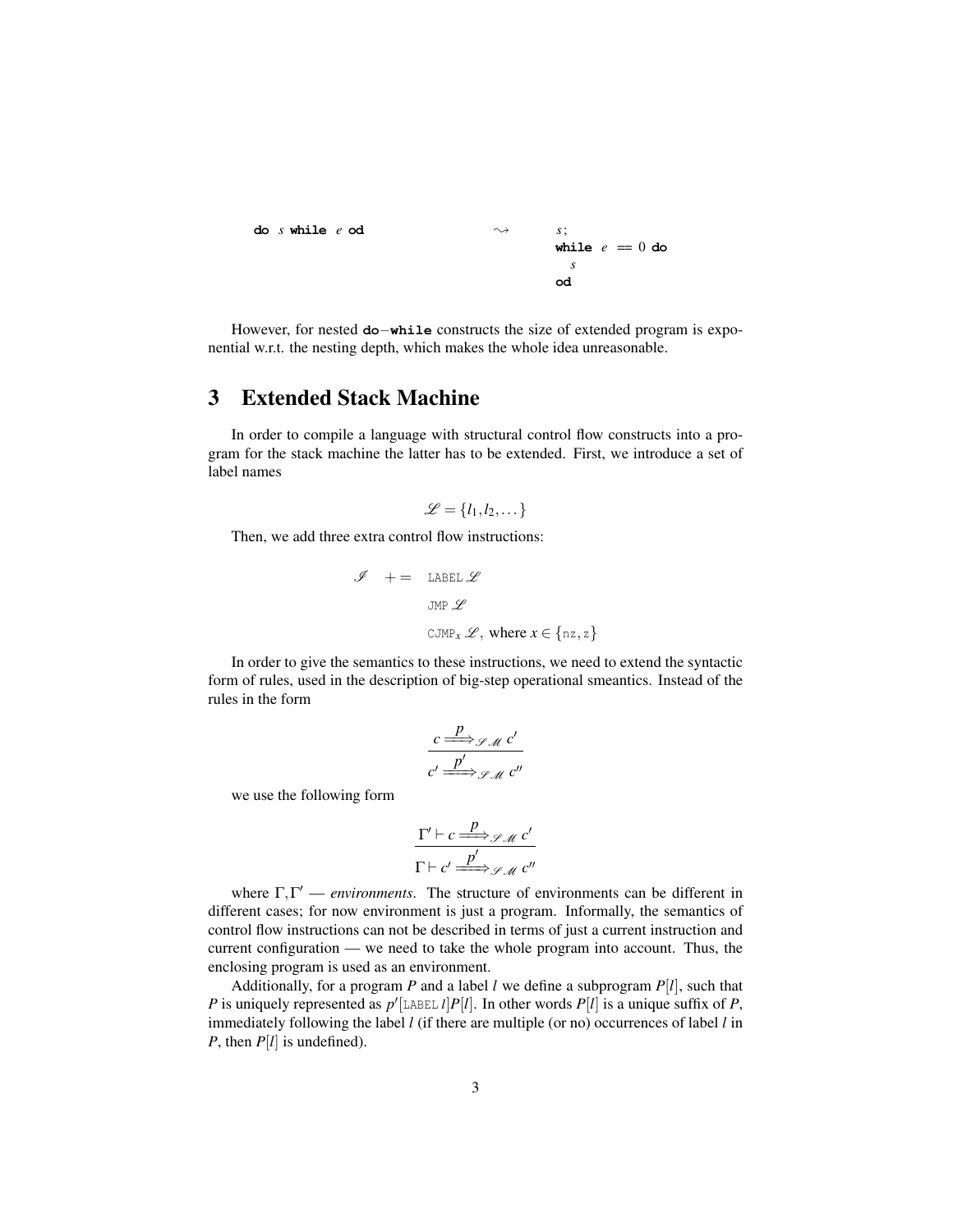<span id="page-3-0"></span>
$$
\frac{P \vdash c \xrightarrow{P} \mathcal{S} \mathcal{M} c'}{P \vdash c \xrightarrow{[LABEL} I] P} \mathcal{S} \mathcal{M} c' \qquad [LABEL_{SM}]
$$
\n
$$
\frac{P \vdash c \xrightarrow{[JMP] P} \mathcal{S} \mathcal{M} c'}{P \vdash c \xrightarrow{[JMP] P} \mathcal{S} \mathcal{M} c'} \qquad [JMP_{SM}]
$$
\n
$$
\frac{z \neq 0, \quad P \vdash \langle s, \theta \rangle \xrightarrow{[CJMP_{RZ} I] P} \mathcal{S} \mathcal{M} c'}{P \vdash \langle zs, \theta \rangle \xrightarrow{[CJMP_{RZ} I] P} \mathcal{S} \mathcal{M} c'} \qquad [CIMP_{nzSM}]
$$
\n
$$
\frac{z = 0, \quad P \vdash \langle s, \theta \rangle \xrightarrow{[CJMP_{RZ} I] P} \mathcal{S} \mathcal{M} c'}{P \vdash \langle zs, \theta \rangle \xrightarrow{[CJMP_{RZ} I] P} \mathcal{S} \mathcal{M} c'} \qquad [CIMP_{nzSM}]
$$
\n
$$
P \vdash \langle zs, \theta \rangle \xrightarrow{[CJMP_{Z} I] P} \mathcal{S} \mathcal{M} c' \qquad [CIMP_{zSM}]
$$
\n
$$
\frac{z \neq 0, \quad P \vdash \langle s, \theta \rangle \xrightarrow{P} \mathcal{S} \mathcal{M} c'}{P \vdash \langle xs, \theta \rangle \xrightarrow{[CJMP_{Z} I] P} \mathcal{S} \mathcal{M} c'} \qquad [CIMP_{zSM}]
$$

Figure 2: Big-step operational semantics for extended stack machine

All existing rules have to be rewritten — we need to formally add a  $P \vdash \dots$  part everywhere. For the new instructions the rules are given in Fig. [2.](#page-3-0)

Finally, the top-level semantics for the extended stack machine can be redefined as follows:

$$
\frac{p \vdash \langle \varepsilon, \langle \Lambda, \langle i, \varepsilon \rangle \rangle \rangle \xrightarrow{p} \mathscr{S}_{\mathscr{M}} \langle s, \langle \sigma, \omega \rangle \rangle}{[p] \mathscr{S}_{\mathscr{M}} i = \text{out } \omega}
$$

# 4 A Compiler for the Stack Machine

A compiler for the language with structural control flow into the stack machine can be given in the form of static semantics. Similarly to the big-step operational semantics, the compiler also operates on environment. For now, the environment allows us to generate fresh labels. Thus, a compiler specification for statements has the shape

$$
\llbracket p \rrbracket_{\mathcal{S}}^{comp} \Gamma = \langle c, \Gamma' \rangle
$$

where *p* is a source program,  $\Gamma$ ,  $\Gamma'$  — some environments, *c* — generated program for the stack machine. As we can see, the environment changes during the code gener